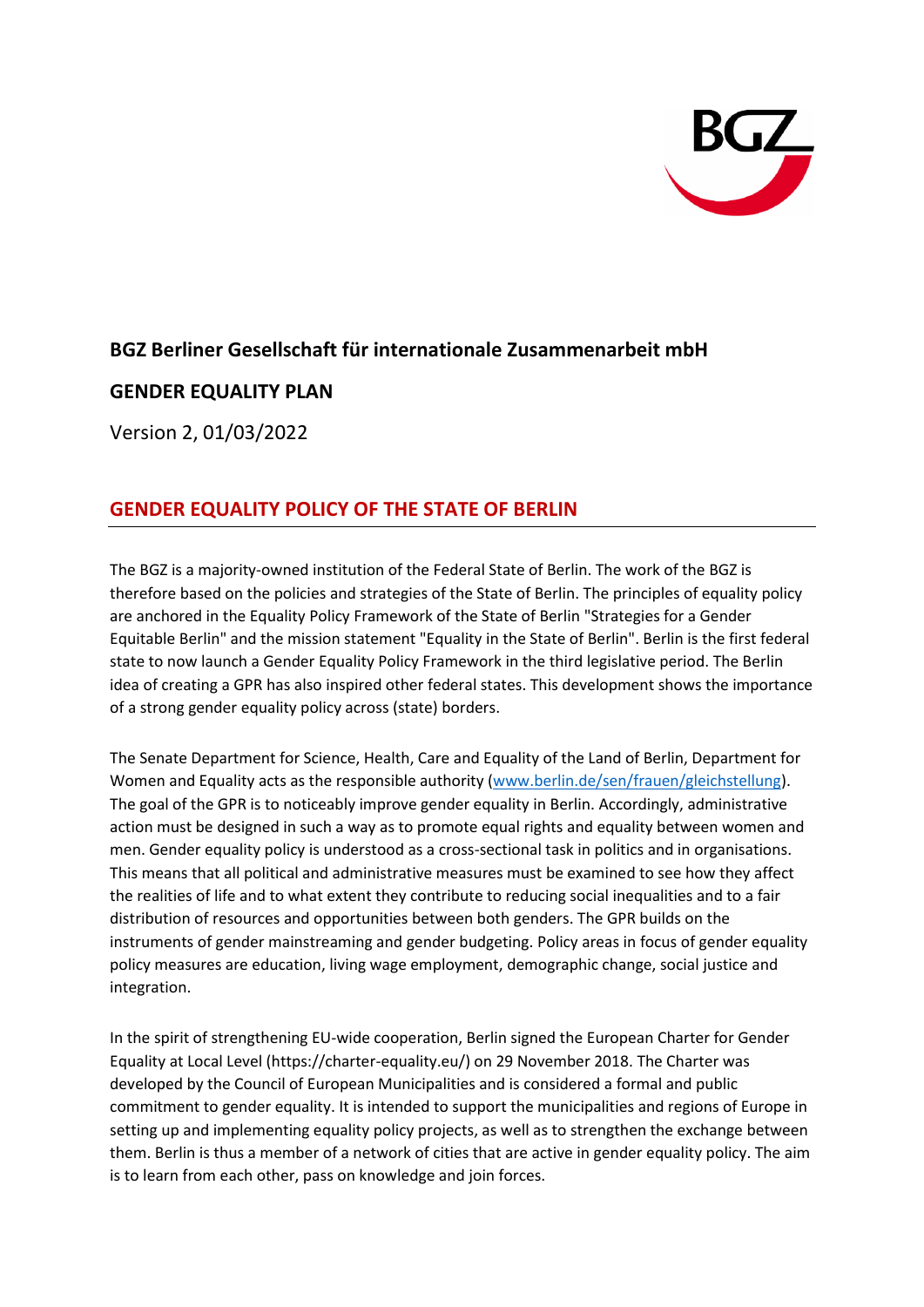# **EQUALITY POLICY IN THE BGZ**

The BGZ Berliner Gesellschaft für internationale Zusammenarbeit mbH a joint private and publicsector institution, which is set up to implement projects of international cooperation with partner organisations across Europe. As a state institution, the BGZ is part of the equality policy goals of the State of Berlin.

Equal treatment and equal opportunities for women and men, trust and mutual respect, diversity and participation are therefore basic principles of the labour relations in the company and of the project work, in particular in the five fields of action: education, ensuring a living wage, demographic change, social justice and integration.

BGZ reports its gender-related measures to the State of Berlin as part of its annual reporting. Through its coordination function, BGZ also integrates project partners into processes and measures to strengthen equality.

The activities of BGZ to promote gender equality and reduce gender-specific disadvantages are explained below. For each area, reference projects are mentioned that exemplarily illustrate how the measures mentioned are (or can be) implemented in project practice.

#### *CROSS-CUTTING MEASURES*

- 1) Internal and external communication: Management and employees take care to avoid stereotypes, gender clichés and prejudices. The preparation of information (on the BGZ, on projects, on measures) is also done from a gender perspective. This also includes gendersensitive language. For each project, BGZ develops style guides that also take gender aspects into account with regard to language and forms of communication.
- 2) Gender stereotypes may not only influence language, but also often unconsciously the planning and implementation processes themselves. Therefore, BGZ projects go through a separate screening to reveal gender-based inequalities and to take countermeasures.
- 3) Gender competence of the project teams: The project teams need competence in gender equality - this is done, where feasible, through internal project training and through mutual learning. For this purpose, partners or persons with expertise in this area are brought into the project team.
- 4) For research issues in their projects, BGZ uses the working aid "Gender Mainstreaming in Research Projects"<sup>1</sup> .

#### *FIELD OF ACTION EDUCATION*

**.** 

*GPR: Education is a key to realisation opportunities in almost all areas of life. The guiding principle of equality in the life course perspective means that girls as well as boys, women as well as men can equally choose and use educational opportunities - in all phases of their lives.*

*Current priorities are the improvement of access for special target groups, such as refugee women, more training for those responsible and the inclusion of gender diversity aspects in career and study orientation<sup>2</sup> .*

<sup>1</sup> Published by the Federal Ministry for Family Affairs, Senior Citizens, Women and Youth, 2005

<sup>&</sup>lt;sup>2</sup> See the report on the Gender Equality Policy Framework Programme (GPR III) "Gender Equitable Living in a Moving City" and the report on the cooperation agreement "Gender Equitable Education" (printed matter 18/3758 of 25.05.2021, Part B, p. 21).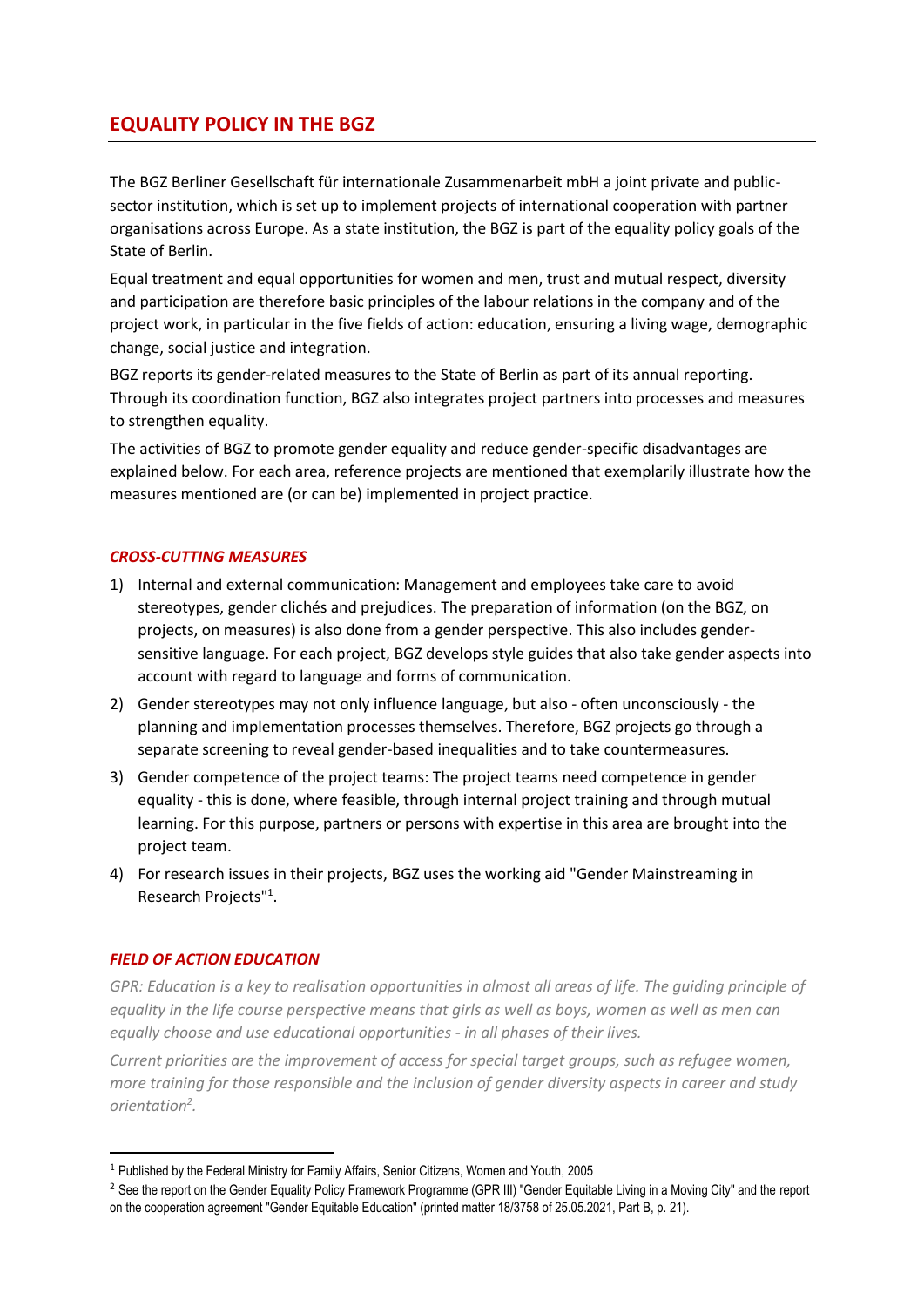One focus of BGZ's project work is vocational and adult education - especially within the framework of the EU Erasmus+ programme (and its predecessor programmes). Depending on the orientation and topic, the projects address various gender equality policy aspects:

- 1) Accessibility of learning opportunities for all genders and forms of learning that facilitate competence development equally and without differentiation by gender: This is primarily about improving the compatibility of education and family in all phases of life - e.g. with learning content and methods tailored to specific needs, learning locations close to home, digital learning options, adapted training times, care options for family members, etc.
- 2) Improving opportunities for gender-sensitive learning and teaching and considering the increasing diversity of learners in formal and non-formal education.
- 3) Capacity building at the level of the educational institutions in the BGZ project partnerships: Institution building is a topic, and in some cases a focus of work, in all educational projects. This involves a.o. the discourse on the structure-building effects of gender and impulses for the strategy development of the institutions - in the integration into curricula and educational practice - but also in the further training of teachers on inclusion and gender.
- 4) Role of gender equality as a criterion for quality in education: In stakeholder work especially in discourse with the regulatory level - BGZ brings the topic of gender competences and gender perspective into the discussion processes.

## *Reference projects:*

- *Erasmus+: WeTrain - Demand-oriented educational offers for women to strengthen resilience, participation and social cohesion, competence acquisition for teachers on gender equality and inclusion*
- *Erasmus+: Sesame - We learn game design (development and testing of learning content on game design for interdisciplinary use in school art and computer science lessons for girls and boys)*
- *LLP: Learning Community - Migrant women as education guides open up access to lifelong learning for migrant women (further training for education guides - incl. curricula, handouts, etc., establishment of a network of trained guides as well as strategies for the design of target grouporiented education offers).*

## *FIELD OF ACTION LIVING WAGE EMPLOYMENT*

*GPR: The financial independence of women and men is at the centre of equality policy goals. A selfdetermined life is not possible without financial independence and thus, as a rule, one's own gainful employment. Good work is characterised by adequate pay, adequate use of acquired qualifications and working conditions that do not endanger the health or work-life balance of employees.*

## Staff:

**.** 

- 1) Recruitment: Job descriptions address all genders, selection of staff is done without any gender stereotypes.
- 2) The salary policy for BGZ employees is in line with the applicable TVÖD and is the same for female and male employees. All genders have equal access to qualification and career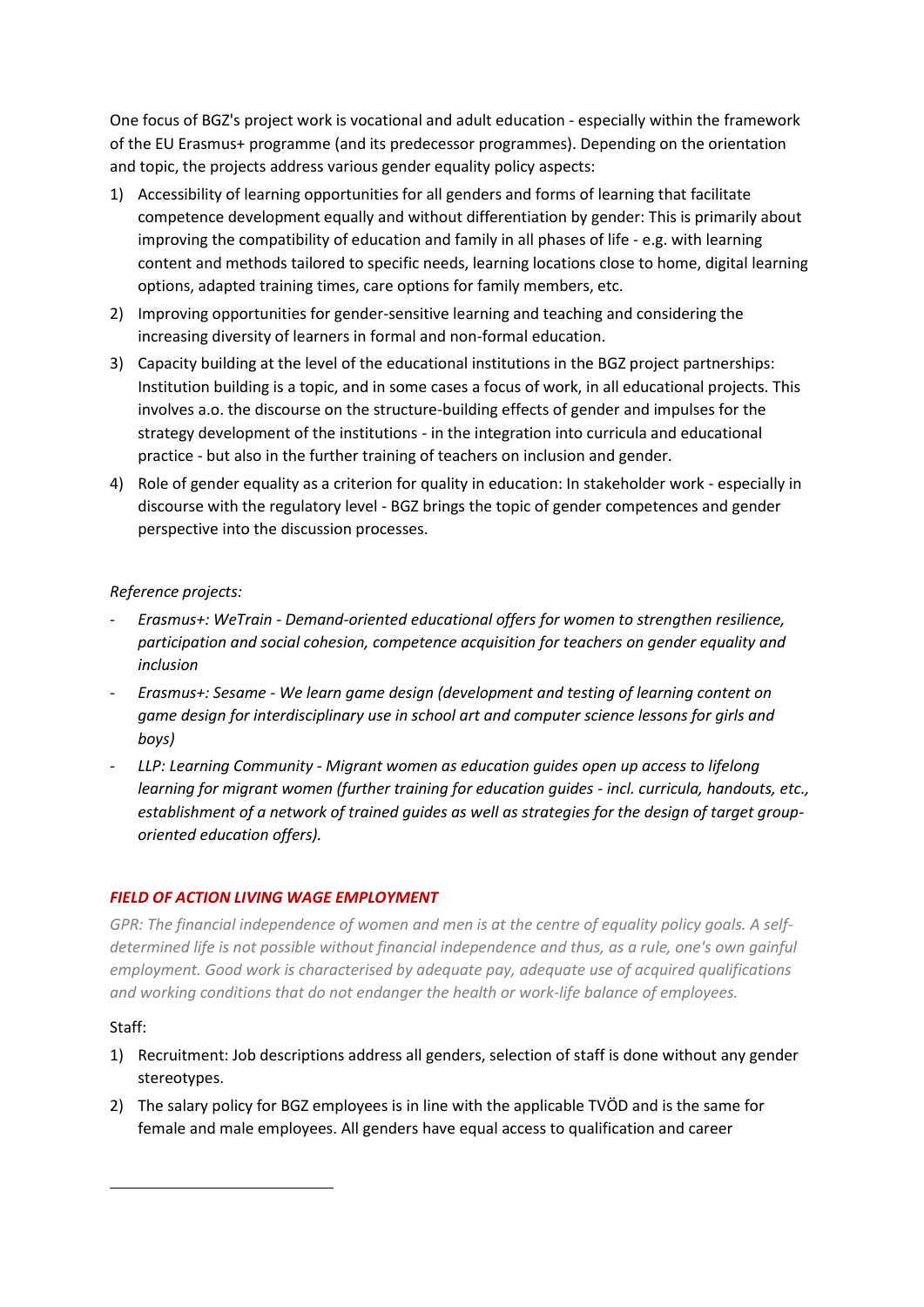advancement opportunities. For the benefit of work-life balance, BGZ offers opportunities for mobile and flexible working with the use of digital technology.

#### Project work:

- 1) Within the framework of projects in the area of qualification, employment and the labour market, livelihood security and gender-specific needs are criteria in activity planning and implementation.
- 2) The collection of data in the project is gender-specific in order to obtain reliable results on the effectiveness of the measures for women and men and reduce disadvantages.

#### *Reference projects:*

- *EFRE: International Conference "Best Practices for Supporting Women Start-ups" within the framework of the Berlin-Warsaw-Istanbul city partnerships*
- *EQUAL: ProInteCra - Vocational Integration of Migrants and PROINTEGRATION - Integration through Intercultural Mainstreaming. Sub-projects (1) Matching of ethnic German and migrant women - qualification, coaching and placement in trainee partnerships, (2) Qualification of migrant women as managers, business management training and coaching, (3) Business start-up for female academics with a migration background.*
- *Erasmus+: Gib8! Healthy at work - health literacy as a quality factor (development of innovative teaching and learning models on health literacy and interdisciplinary testing in VET in various sectors)*

## *FIELD OF ACTION INTEGRATION*

*GPR: Berlin's character as a vibrant metropolis is shaped not least by the diversity of migrant women living here and the increasing number of refugee women in the city since 2015. The life and migration stories of these women are very different. Migration is often not an easy process.*

Like education, migration and integration is also a focus of BGZ's work - in cooperation with the respective communities.

- 1) In view of traditional gender roles in their countries of origin (but also in the communities here) and double burdens (responsibility for household, children and parents), women are often confronted with additional barriers. The solutions developed in the BGZ projects to promote the integration of migrants therefore always take into account gender-specific disadvantages and ways to reduce them.
- 2) Competence acquisition for migrant women is combined with empowerment in the projects. To this end, we recruit active women from their communities, among others, who can pass on their experiences as role models.
- 3) Similarly, the projects address these aspects in the discussion with the project organisers and with politics and administration in order to raise the awareness of the staff for such barriers and in the sense of capacity building - to demand or initiate improvements in processes, structures and framework conditions.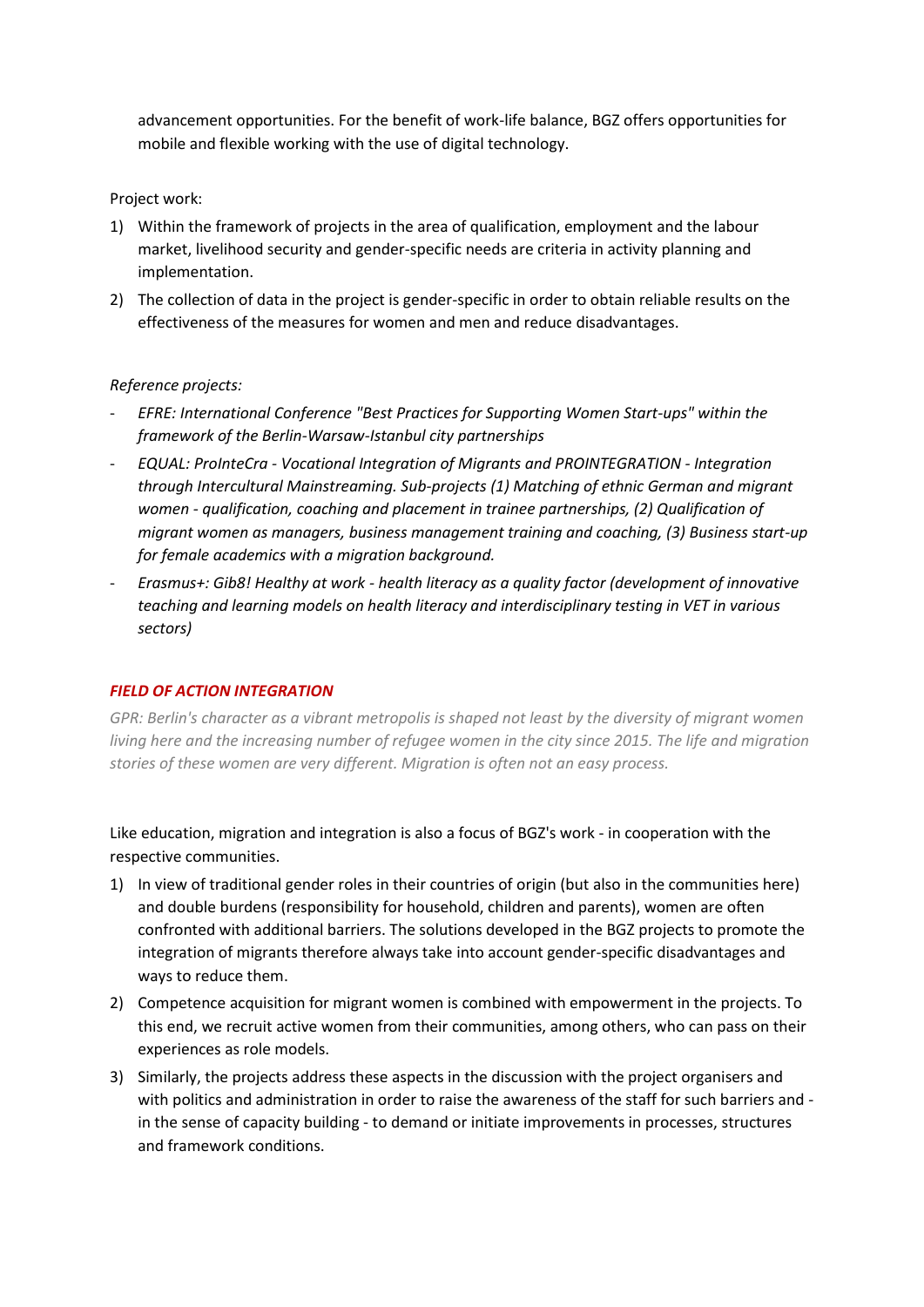4) As in the field of education, the implementation of gender equality is also a criterion for quality in the field of integration and thus part of the impact monitoring in all projects with this target group.

#### *Reference projects:*

- *PROTECT - Learning and helping in voluntary work: Strengthening the participation of migrants in alternative educational opportunities in voluntary organisations to promote social and professional inclusion (advisory and awareness-raising actions for administration and civil society, setting up and training pilot groups and pilot actions with migrants in aid organisations).*
- *EQUAL: ProInteCra - Vocational Integration of Migrants and PROINTEGRATION - Integration through Intercultural Mainstreaming. Sub-projects (1) Matching of ethnic German and migrant women - qualification, coaching and placement in trainee partnerships, (2) Qualification of migrant women as managers, business management training and coaching, (3) Business start-up for female academics with a migration background.*
- *Erasmus+: Train Intercultural Mediators for a Multicultural Europe (good practices on intercultural mediation for migrants in Europe, train-the-trainer programmes and recommendations for validation and certification)*

#### *FIELD OF ACTION SOCIAL JUSTICE*

*GPR: A socially just city must enable participation opportunities as social, political and cultural participation for all citizens. This requires sufficient financial resources as well as the factual possibility of participation for people who are not able to do so without further support, e.g. due to age or disabilities. Due to discontinuous career paths, one-sided distribution of responsibility for raising children and more frequent employment in precarious jobs, women are particularly affected by poverty. Life in traditional family relationships often means a life of material dependence for women with children on their partners.*

The field of action of social justice is closely linked to the three fields of action mentioned above. Secure employment, access to education and integration are important contributions to the implementation of social justice. The above-mentioned measures are therefore at the same time a contribution to this field of action. On the one hand, it is about empowerment for the women themselves, but on the other hand, it is also about raising the awareness of the actors from business, education, politics, civil society and about strengthening social cohesion.

- 1) Social space relevance: Especially for women, relevance to their living environment and proximity to their place of residence are important criteria for the usability of services. BGZ therefore increasingly focuses on social space orientation in its projects and locating the models at district level with a network of local actors. This simultaneously promotes social cohesion and ensures that the services remain available after the project ends.
- 2) Socially just design of participation and inclusion: Providing services "for all" does not yet mean that they are inclusive and enable equal participation. Sensitising actors to the implications of social justice, participation and inclusion and the specific barriers of women are therefore part of all BGZ projects in the thematic field.
- 3) Health: Social justice also means equal access to health care and health promotion. However, this topic is still addressed too little in comparison to other aspects of social equality. The BGZ is examining a wide range of opportunities for including include this aspect in its project work.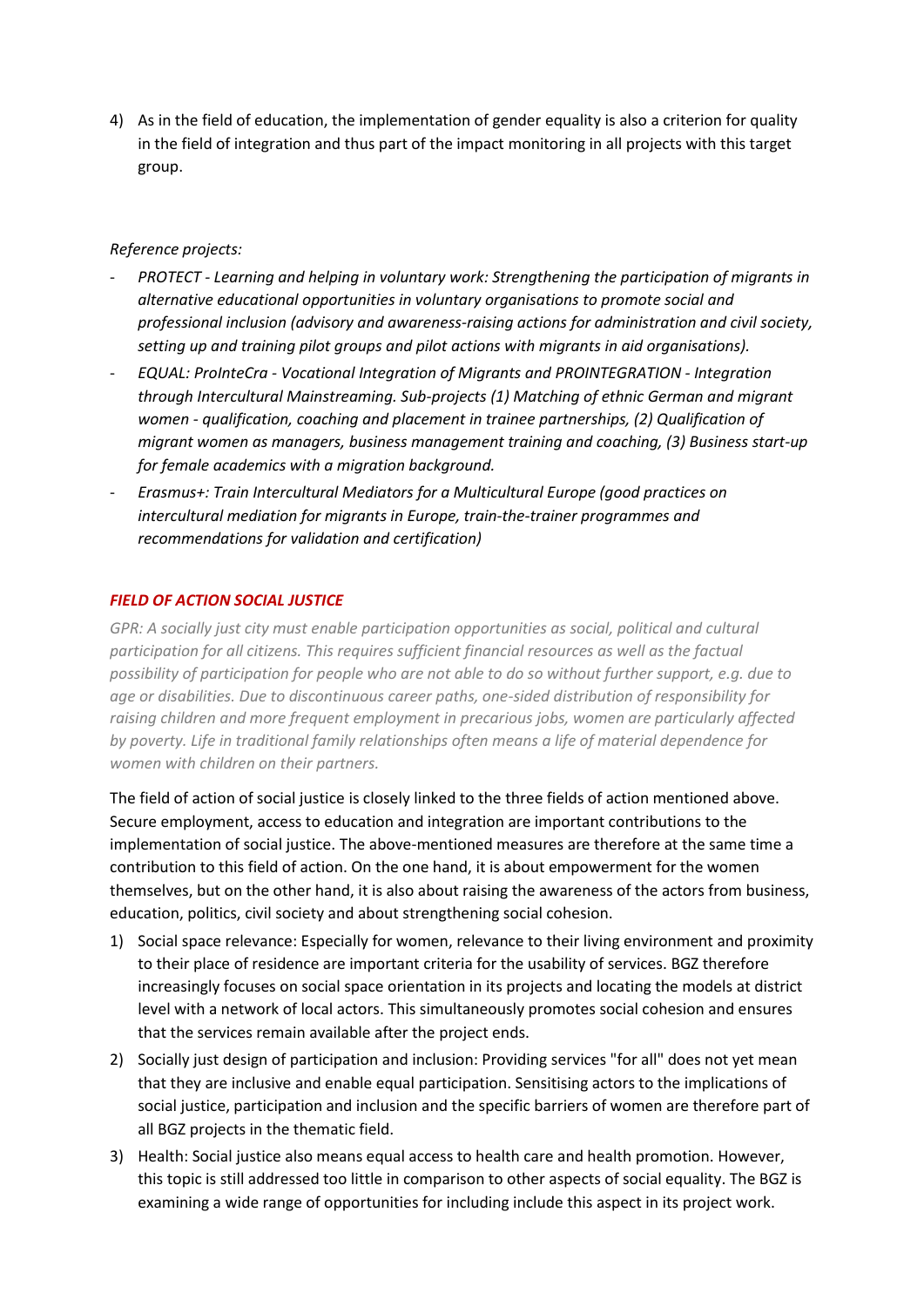4) Social justice and SDG`s<sup>3</sup>: In development cooperation, an additional dimension arises in the linking of gender justice and social justice. Measures for fair trade, the promotion of cooperatives, etc. particularly improve the opportunities for women in these countries.

## *Reference projects:*

- *Progress: Active Health: Strategies for improving access to health care through awareness raising and empowerment as a contribution to the European Social Protection Strategy<sup>4</sup>*
- *EuropeAid: TriNet Global - Agents for Change (promoting the participation of business and politics in development cooperation, fair trade and CSR)*
- *Erasmus+: Access - social space-oriented youth work 4.0 (intervention models for social spaceoriented youth work and youth education for disadvantaged groups with needs-oriented education and participation offers).*

## *FIELD OF ACTION DEMOGRAPHIC CHANGE*

GPR: Demographic change is characterised by fundamental changes in the size and composition of *the population. Berlin's population is getting older, more international and more heterogeneous. This entails considerable adjustment processes for the private and public infrastructure as well as for the city's willingness and ability to integrate. It is important to prevent a social division of the city.*

The aim is to use demographic change to create a city that is more generationally just, which also significantly advances social cohesion, ethnic and cultural diversity as well as equal opportunities for women and men.

- 1) Suitability of participation opportunities for older people: The criterion for the design of the offers in the projects is not only the fit to gender-specific needs, but also the consideration of the needs of older people, especially women, from different social groups and cultural circles.
- 2) Services specifically for particular groups are only of limited use as they do not help to overcome segregation. An important instrument for strengthening togetherness and reducing prejudices is learning with and from each other. In BGZ projects we develop approaches for working with heterogeneous groups - women and men, old and young, with and without a migration background.
- 3) Use of experience and expertise: Empowerment for older people also and especially women also means seeing them not only as participants or users, but also as experts, and activating them as providers of expertise who pass on their experience to younger people in the project measures.

#### *Reference projects:*

- *EQUAL: ProInteCra - Sub-project Chance 40+ - Adapted further education for older migrants*
- *Erasmus+: EduArt - Education meets Arts in Partnerships for Creativity (educational offers for the development of cross-sectional competences for residents in the district to strengthen social cohesion in the social space)*

1

<sup>&</sup>lt;sup>3</sup> Sustainable Development Goals

<sup>4</sup> Model project of the UN Global Compact Cities Programme